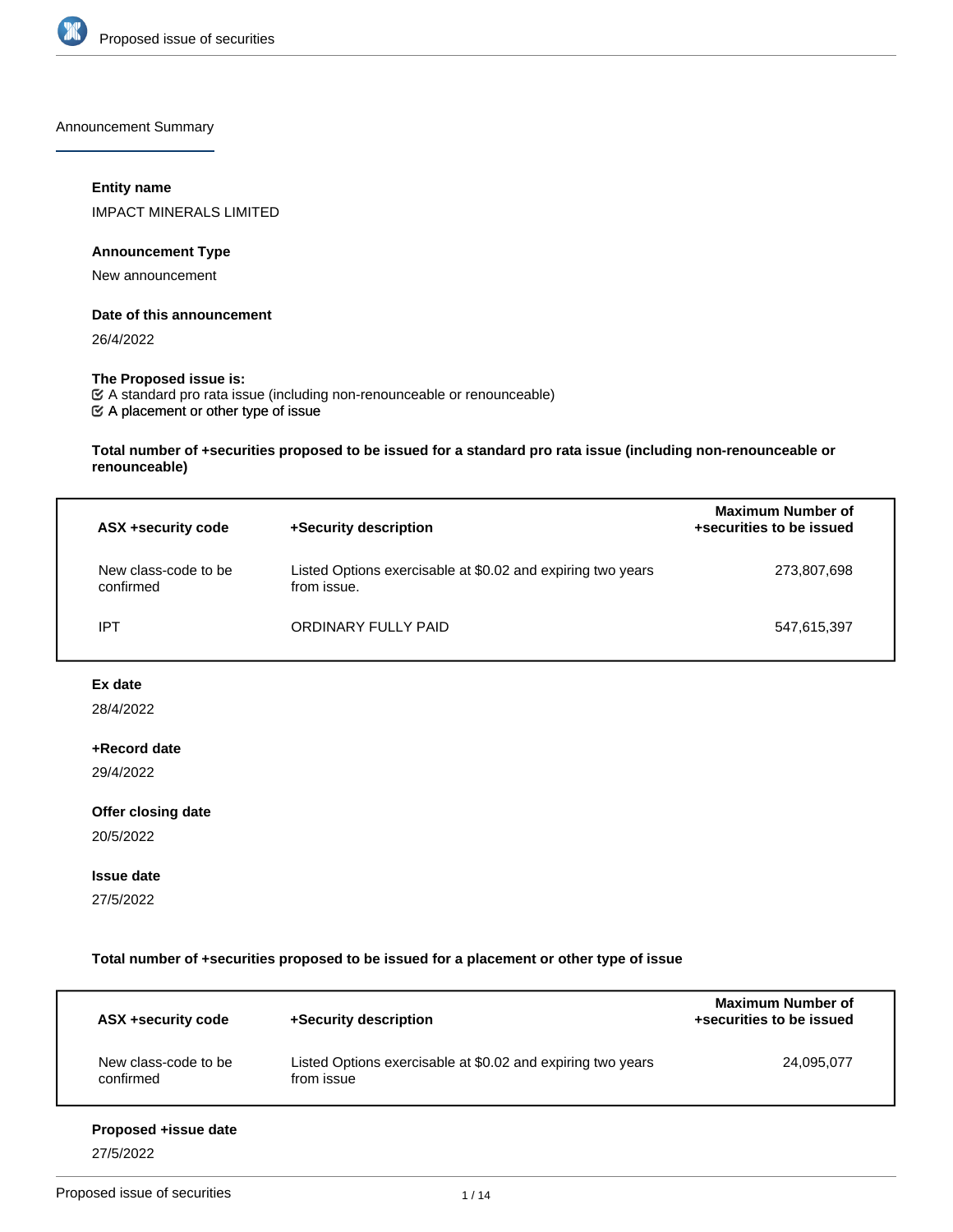

Refer to next page for full details of the announcement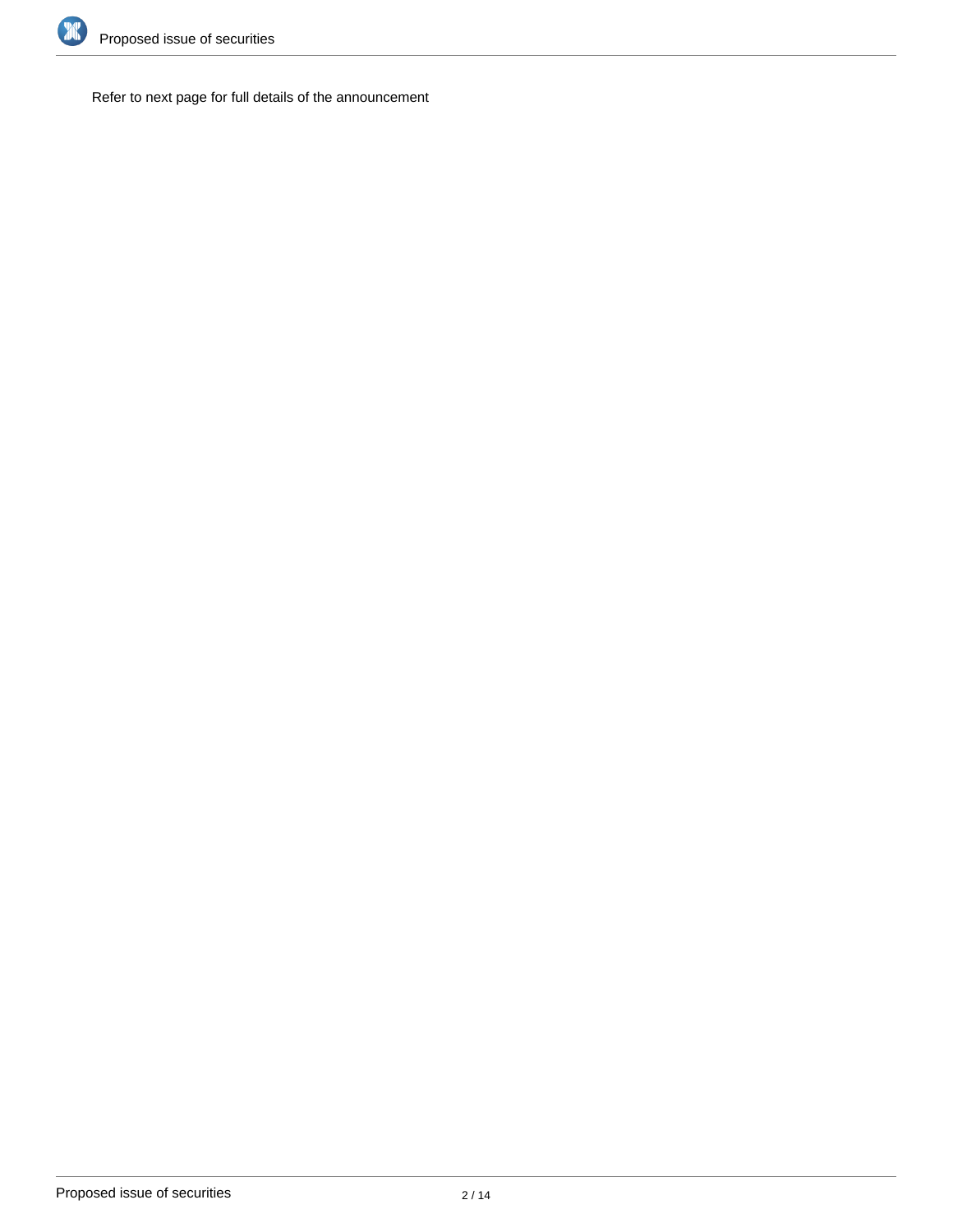

## Part 1 - Entity and announcement details

# **1.1 Name of +Entity**

IMPACT MINERALS LIMITED

We (the entity named above) give ASX the following information about a proposed issue of +securities and, if ASX agrees to +quote any of the +securities (including any rights) on a +deferred settlement basis, we agree to the matters set out in Appendix 3B of the ASX Listing Rules.

If the +securities are being offered under a +disclosure document or +PDS and are intended to be quoted on ASX, we also apply for quotation of all of the +securities that may be issued under the +disclosure document or +PDS on the terms set out in Appendix 2A of the ASX Listing Rules (on the understanding that once the final number of +securities issued under the +disclosure document or +PDS is known, in accordance with Listing Rule 3.10.3C, we will complete and lodge with ASX an Appendix 2A online form notifying ASX of their issue and applying for their quotation).

**1.2 Registered Number Type**

**Registration Number**

ABN

52119062261

**1.3 ASX issuer code**

IPT

**1.4 The announcement is**

New announcement

# **1.5 Date of this announcement**

26/4/2022

**1.6 The Proposed issue is:**

A standard +pro rata issue (non-renounceable or renounceable)

 $\mathfrak{S}$  A placement or other type of issue

# **1.6a The proposed standard +pro rata issue is:**

 **+ Renounceable**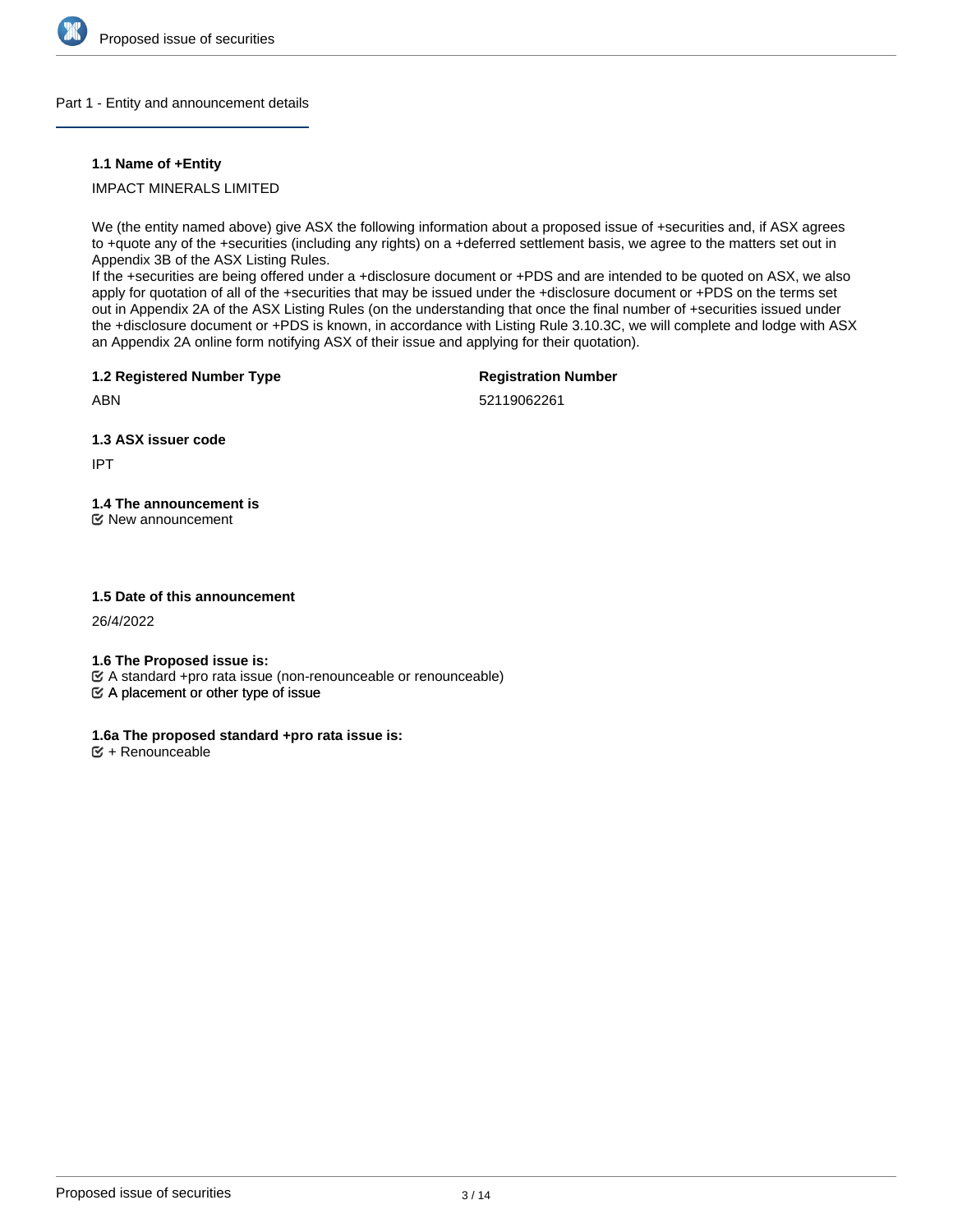

Part 3 - Details of proposed entitlement offer issue

Part 3A - Conditions

**3A.1 Do any external approvals need to be obtained or other conditions satisfied before the entitlement offer can proceed on an unconditional basis?**

No

Part 3B - Offer details

**Class or classes of +securities that will participate in the proposed issue and class or classes of +securities proposed to be issued**

**ASX +security code and description**

IPT : ORDINARY FULLY PAID

**Is the proposed security a 'New class' (+securities in a class that is not yet quoted or recorded by ASX) or an 'Existing class' (additional securities in a class that is already quoted or recorded by ASX)?** Existing class

**Will the proposed issue of this +security include an offer of attaching +securities?**  $C$  Yes  $C$  No

**If the entity has quoted company options, do the terms entitle option holders to participate on exercise?**

Details of +securities proposed to be issued

# **ASX +security code and description**

IPT : ORDINARY FULLY PAID

**ISIN Code (if Issuer is a foreign company and +securities are non CDIs)**

**ISIN Code for the tradable rights created under a renounceable right issue (if Issuer is foreign company and +securities are non CDIs)**

**Offer ratio (ratio to existing holdings at which the proposed +securities will be issued)**

**The quantity of additional +securities For a given quantity of +securities to be issued held** 4

1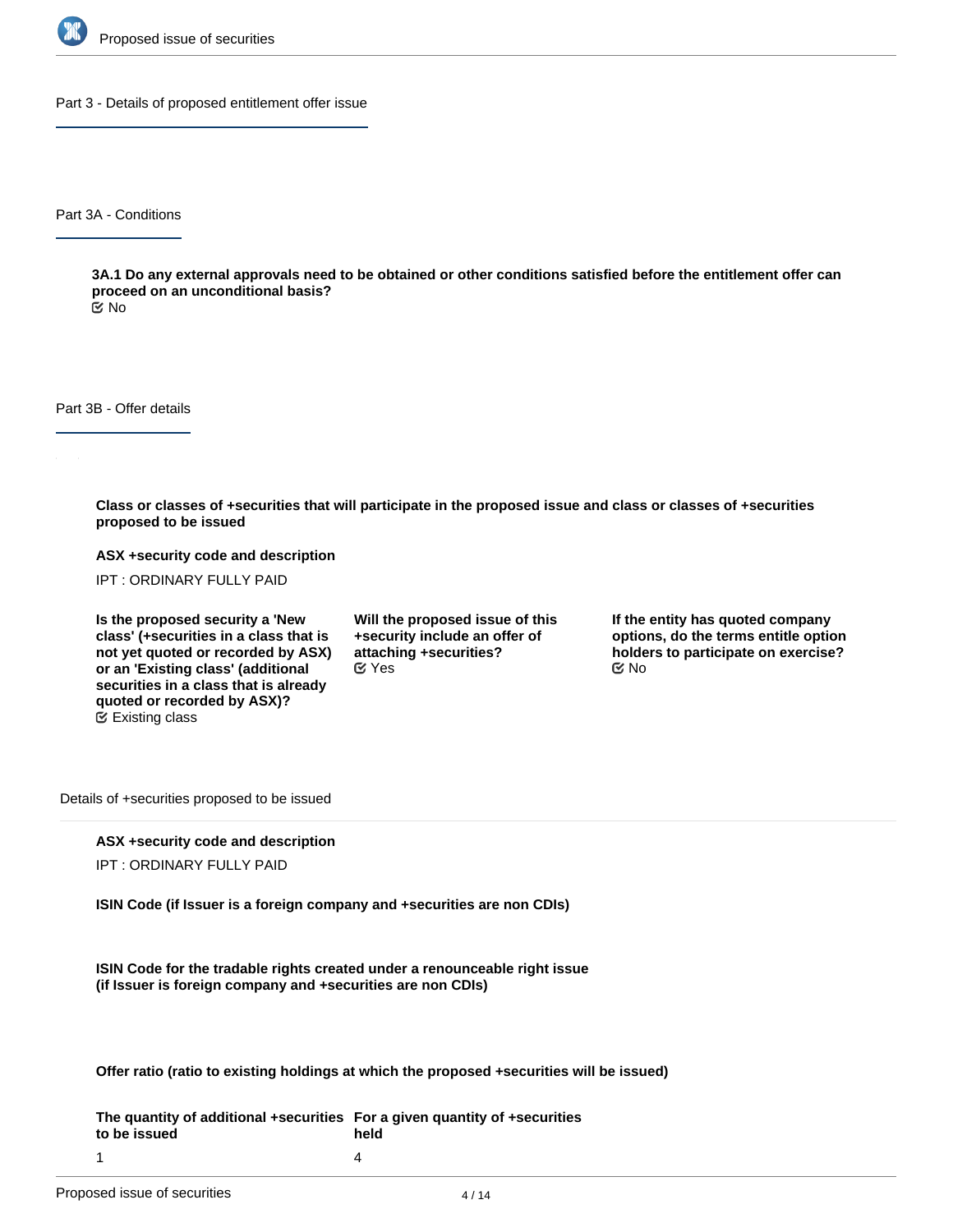| What will be done with fractional<br>entitlements? | Maximum number of +securities<br>proposed to be issued (subject to<br>rounding) |
|----------------------------------------------------|---------------------------------------------------------------------------------|
| Fractions rounded down to the nearest              | 547.615.397                                                                     |
| whole number or fractions disregarded              |                                                                                 |

## **Offer price details for retail security holders**

| In what currency will the offer be | What is the offer price per +security |
|------------------------------------|---------------------------------------|
| made?                              | for the retail offer?                 |
| AUD - Australian Dollar            | AUD 0.01100                           |

## **Oversubscription & Scale back details**

**Will individual +security holders be permitted to apply for more than their entitlement (i.e. to over-subscribe)?** Yes

#### **Describe the limits on over-subscription**

Refer to Section 8 of the Prospectus dated 26 April 2022.

#### **Will a scale back be applied if the offer is over-subscribed?** Yes

## **Describe the scale back arrangements**

Refer to Section 8 of the Prospectus dated 26 April 2022.

**Will these +securities rank equally in all respects from their issue date with the existing issued +securities in that class?** Yes

Attaching +Security

**Is the proposed attaching security a 'New class' (+securities in a class that is not yet quoted or recorded by ASX) or an 'Existing class' (additional +securities in a class that is already quoted or recorded by ASX)?** New class

Attaching +Security - New class (+securities in a class that is not yet quoted or recorded by ASX)

#### **Details of attaching +securities proposed to be issued**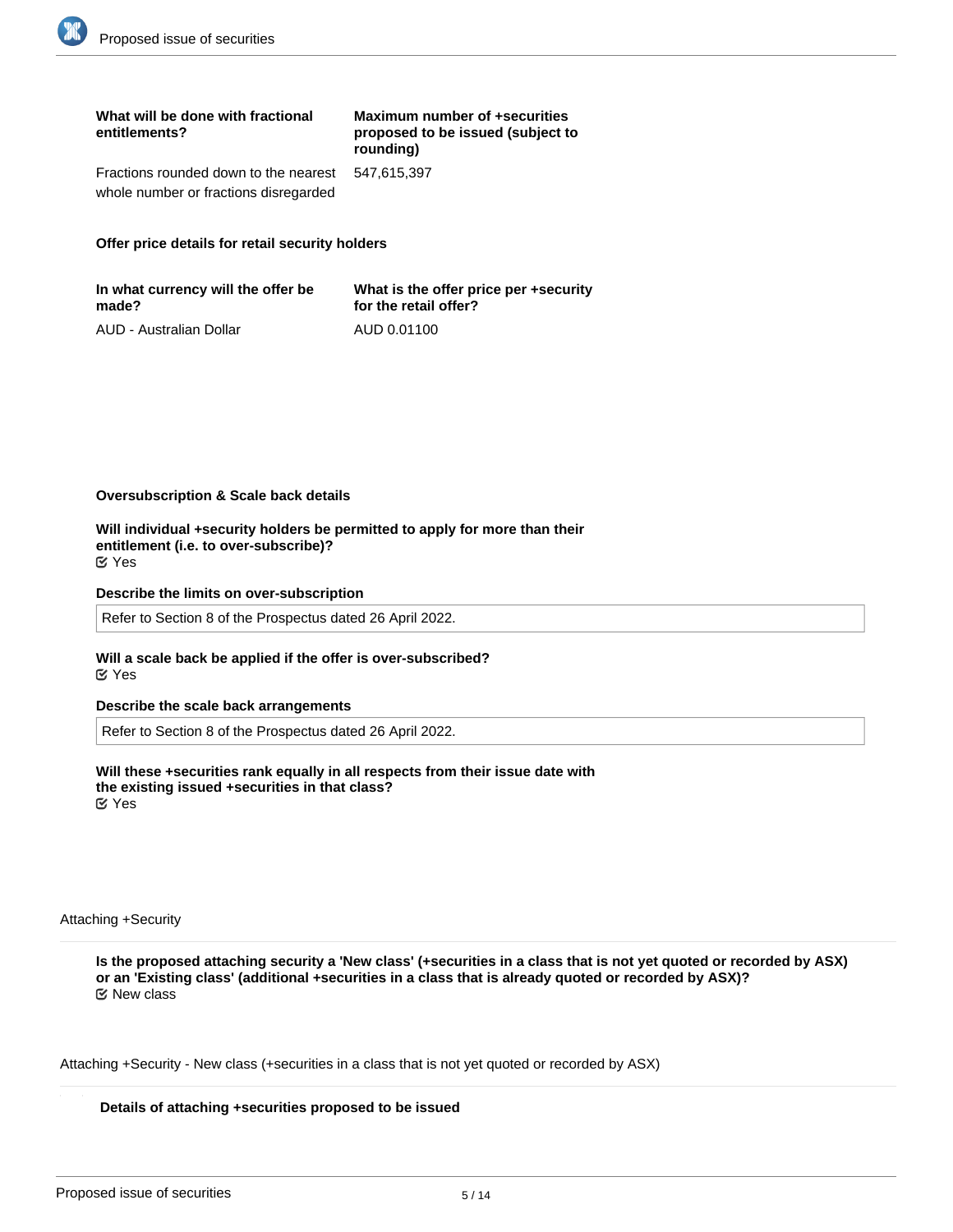

**ISIN Code (if Issuer is a foreign company and +securities are non CDIs)**

**ISIN Code for the tradable rights created under a renounceable right issue (if Issuer is foreign company and +securities are non CDIs)**

| Have you received confirmation from ASX that the terms<br>of the proposed +securities are appropriate and<br>equitable under listing rule 6.1? | Will the entity be seeking quotation of the 'new' class of<br>+securities on ASX? |
|------------------------------------------------------------------------------------------------------------------------------------------------|-----------------------------------------------------------------------------------|
| M No                                                                                                                                           | $\alpha$ Yes                                                                      |
| <b>ASX +security code</b>                                                                                                                      | +Security description                                                             |
| New class-code to be confirmed                                                                                                                 | Listed Options exercisable at \$0.02 and expiring two years<br>from issue.        |

## **+Security type**

**Options** 

**Offer ratio (ratio of attaching securities at which the new +securities will be issued)**

| The quantity of attaching +securities to be issued<br>1                                                  | For a given quantity of the new +securities issued<br>2                      |
|----------------------------------------------------------------------------------------------------------|------------------------------------------------------------------------------|
| What will be done with fractional entitlements?<br>Fractions rounded down to the nearest whole number or | Maximum number of +securities proposed to be issued<br>(subject to rounding) |
| fractions disregarded<br>Offer price details for retail security holders                                 | 273,807,698                                                                  |
| In what currency will the offer be made?                                                                 | What is the offer price per +security for the retail offer?                  |
| AUD - Australian Dollar                                                                                  | AUD 0.02000                                                                  |

# **Oversubscription & Scale back details**

**Will individual +security holders be permitted to apply for more than their entitlement (i.e. to over-subscribe)?** Yes

**Describe the limits on over-subscription**

Refer to Section 8 of the Prospectus dated 26 April 2022.

**Will a scale back be applied if the offer is over-subscribed?** Yes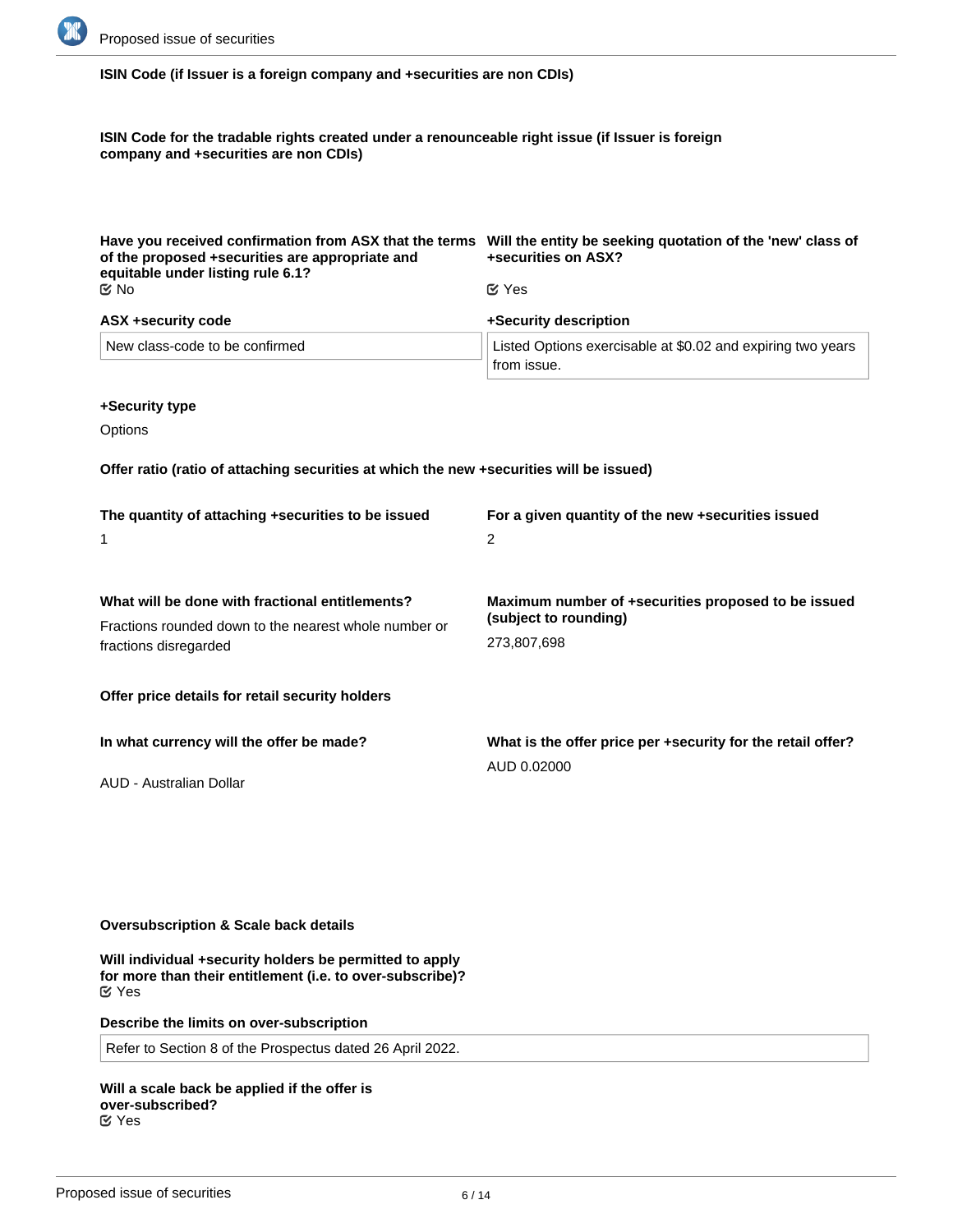

# **Describe the scale back arrangements**

Refer to Section 8 of the Prospectus dated 26 April 2022.

**Will all the +securities issued in this class rank equally in all respects from their issue date?** Yes

Options details

**+Security currency** AUD - Australian Dollar

**Exercise price** AUD 0.0200

**Expiry date** 26/5/2024

# **Details of the type of +security that will be issued if the option is exercised**

IPT : ORDINARY FULLY PAID

**Number of securities that will be issued if the option is exercised**

One fully paid ordinary share (ASX:IPT).

**Please provide a URL link for a document lodged with ASX setting out the material terms of the +securities proposed to be issued or provide the information by separate announcement.**

Refer to Prospectus dated 26 April 2022

Part 3C - Timetable

**3C.1 +Record date**

29/4/2022

**3C.2 Ex date** 28/4/2022

**3C.3 Date rights trading commences**

28/4/2022

**3C.4 Record date**

29/4/2022

**3C.5 Date on which offer documents will be sent to +security holders entitled to participate in the +pro rata issue**

4/5/2022

**3C.6 Offer closing date**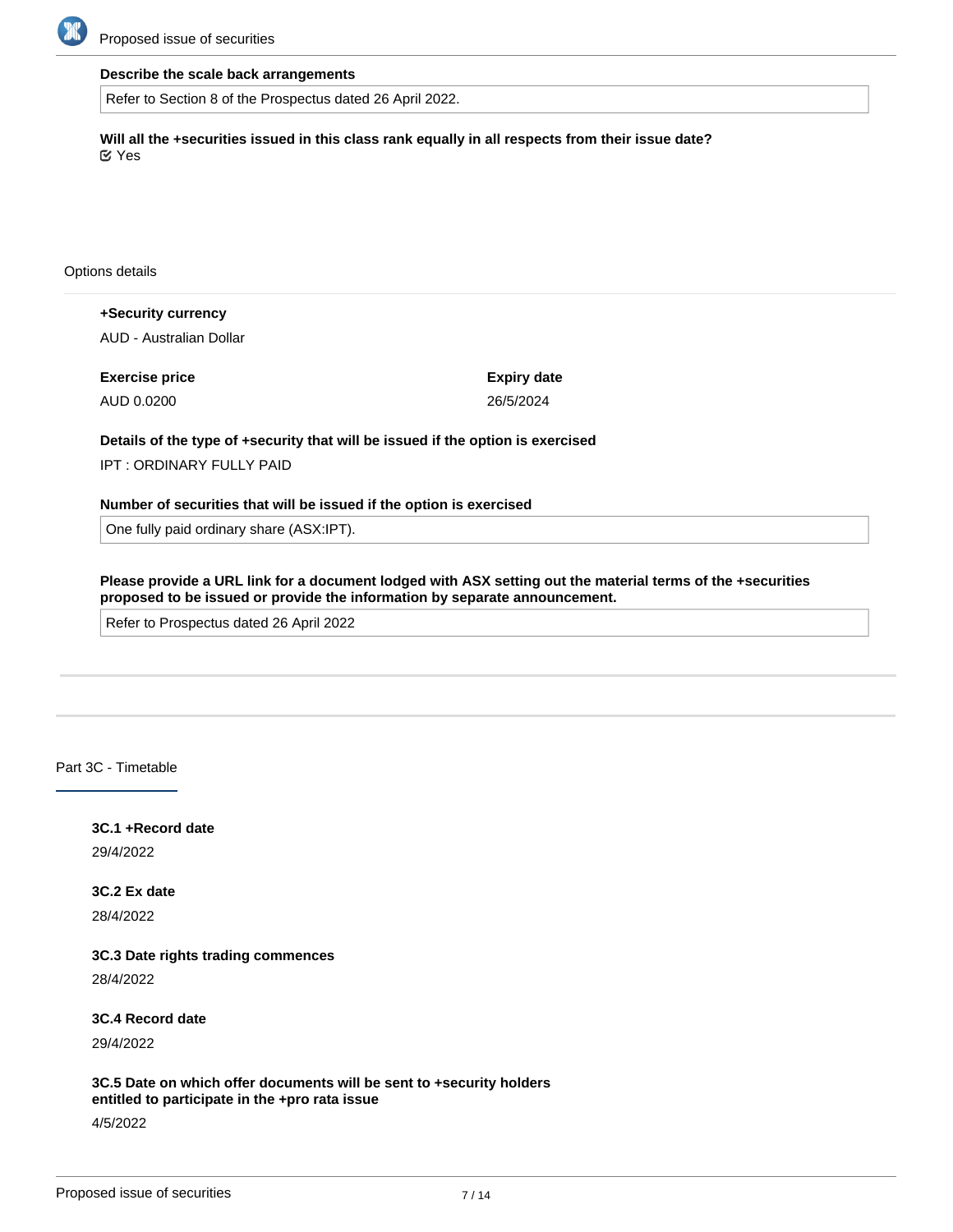

# **3C.6 Offer closing date**

20/5/2022

# **3C.7 Last day to extend the offer closing date**

17/5/2022

# **3C.8 Date rights trading ends**

13/5/2022

# **3C.9 Trading in new +securities commences on a deferred settlement basis**

16/5/2022

# **3C.11 +Issue date and last day for entity to announce results of +pro rata issue**

27/5/2022

# **3C.12 Date trading starts on a normal T+2 basis**

30/5/2022

# **3C.13 First settlement date of trades conducted on a +deferred settlement basis and on a normal T+2 basis**

1/6/2022

## Part 3E - Fees and expenses

# **3E.1 Will there be a lead manager or broker to the proposed offer?** Yes

# **3E.1a Who is the lead manager/broker?**

Mahe Capital Pty Ltd

# **3E.1b What fee, commission or other consideration is payable to them for acting as lead manager/broker?**

(i) \$60,000, which the Underwriter may elect to be satisfied through the issue of Shares on the same terms as the Offer; (ii) 4 New Options for every one dollar raised;

(iii) 1% of the total amount raised, which the Underwriter may elect to be satisfied through the issue of Shares on the same terms as the Offer;

(iv) 5% of the Underwritten Amount; and

(v) 5% of any shortfall securities placed beyond the Underwritten Amount, including any additional amount that might be placed under the Company¿s 7.1 and 7.1A placement capacity (if applicable).

In the event that the Underwriting Agreement is terminated, the Underwriter will receive \$30,000 as the termination fee. Reimbursement of reasonable costs.

#### **3E.2 Is the proposed offer to be underwritten?** Yes

# **3E.2a Who are the underwriter(s)?**

Mahe Capital Pty Ltd

# **3E.2b What is the extent of the underwriting (ie the amount or proportion of the offer that is underwritten)?**

**3E.2c What fees, commissions or other consideration are payable to them for acting as underwriter(s)?**

\$3,000,000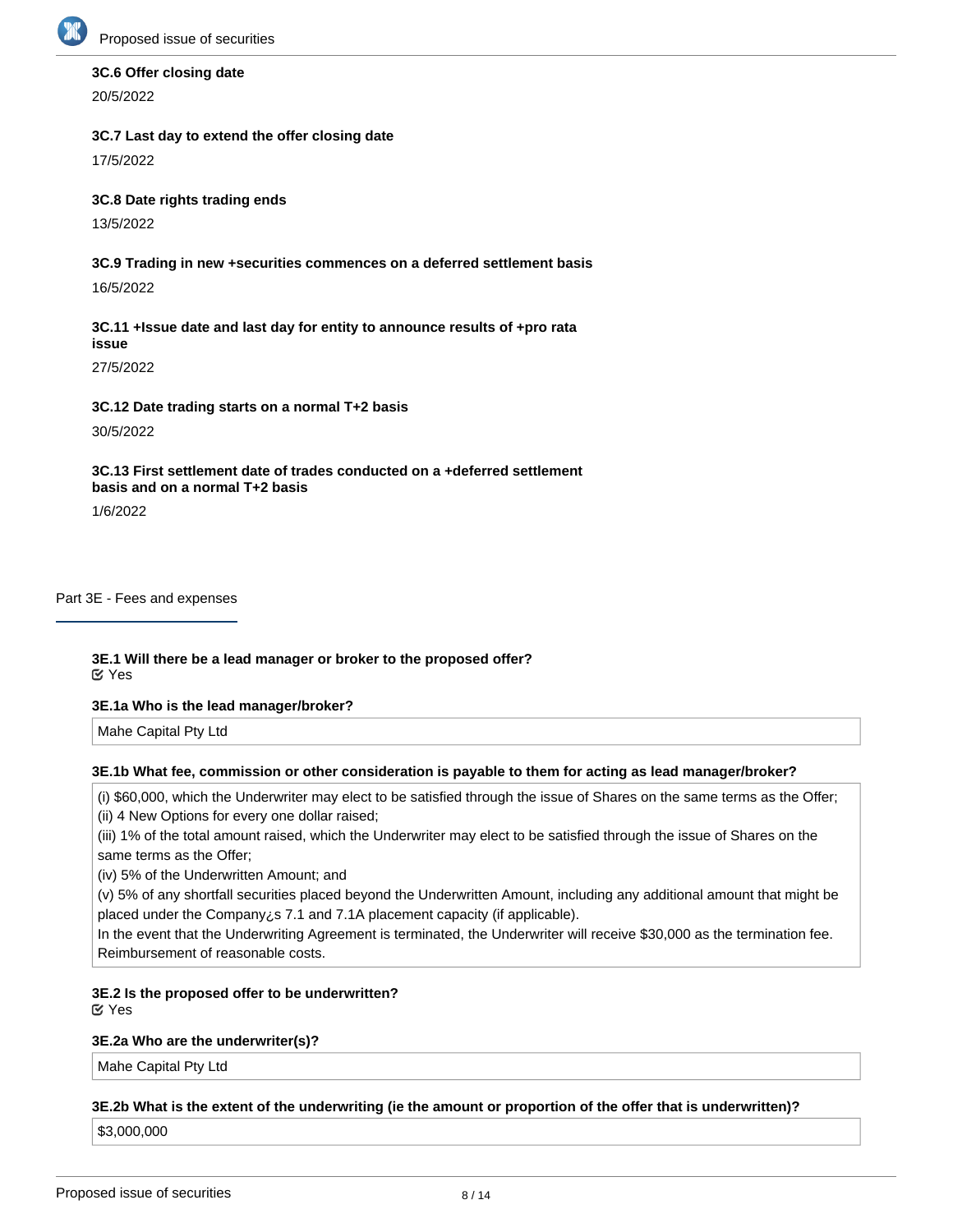

## **3E.2c What fees, commissions or other consideration are payable to them for acting as underwriter(s)?**

Refer to Part 3E.1b

## **3E.2d Please provide a summary of the significant events that could lead to the underwriting being terminated**

Refer to Section 8.4 of the Prospectus

**3E.2e Is a party referred to in listing rule 10.11 underwriting or sub-underwriting the proposed offer? I**∞ No

**3E.3 Will brokers who lodge acceptances or renunciations on behalf of eligible +security holders be paid a handling fee or commission?** No

**3E.4 Details of any other material fees or costs to be incurred by the entity in connection with the proposed offer**

Part 3F - Further Information

**3F.1 The purpose(s) for which the entity intends to use the cash raised by the proposed issue**

Refer to Section 5.2 of the Prospectus

#### **3F.2 Will holdings on different registers or subregisters be aggregated for the purposes of determining entitlements to the issue?** No

**3F.3 Will the entity be changing its dividend/distribution policy if the proposed issue is successful?** No

## **3F.4 Countries in which the entity has +security holders who will not be eligible to participate in the proposed issue**

All countries other than security holders in Australia and New Zealand

**3F.5 Will the offer be made to eligible beneficiaries on whose behalf eligible nominees or custodians hold existing +securities**

Yes

#### **3F.5a Please provide further details of the offer to eligible beneficiaries**

Refer to Section 8 of the Prospectus

**3F.6 URL on the entity's website where investors can download information about the proposed issue**

<https://www.impactminerals.com.au/site/content/>

## **3F.7 Any other information the entity wishes to provide about the proposed issue**

N/A

**3F.8 Will the offer of rights under the rights issue be made under a disclosure document or product disclosure statement under Chapter 6D or Part 7.9 of the Corporations Act (as applicable)?** Yes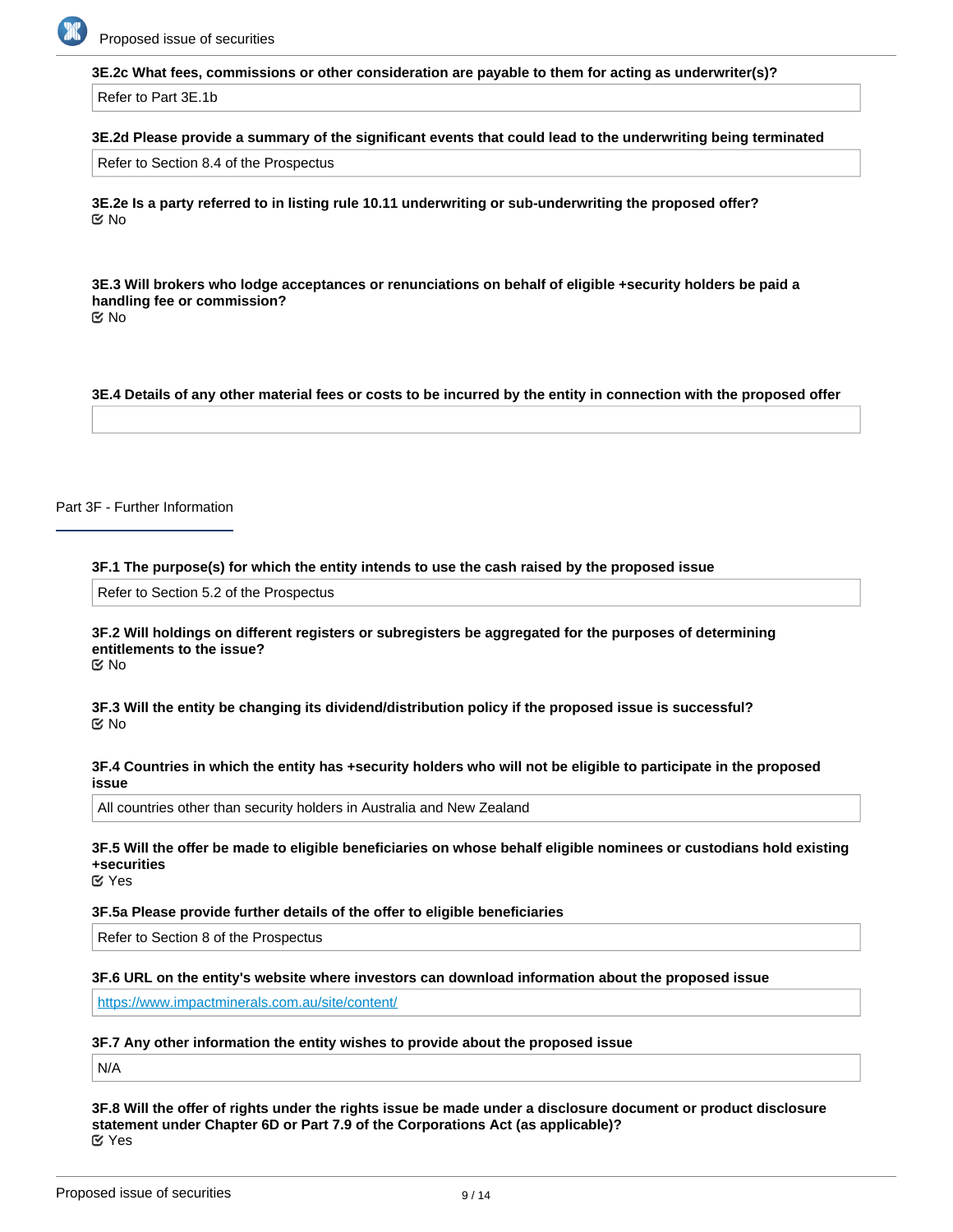

**3F.9 Any on-sale of the +securities proposed to be issued within 12 months of their date of issue will comply with the secondary sale provisions in sections 707(3) and 1012C(6) of the Corporations Act by virtue of:** The publication of a +disclosure document or +PDS for the +securities proposed to be issued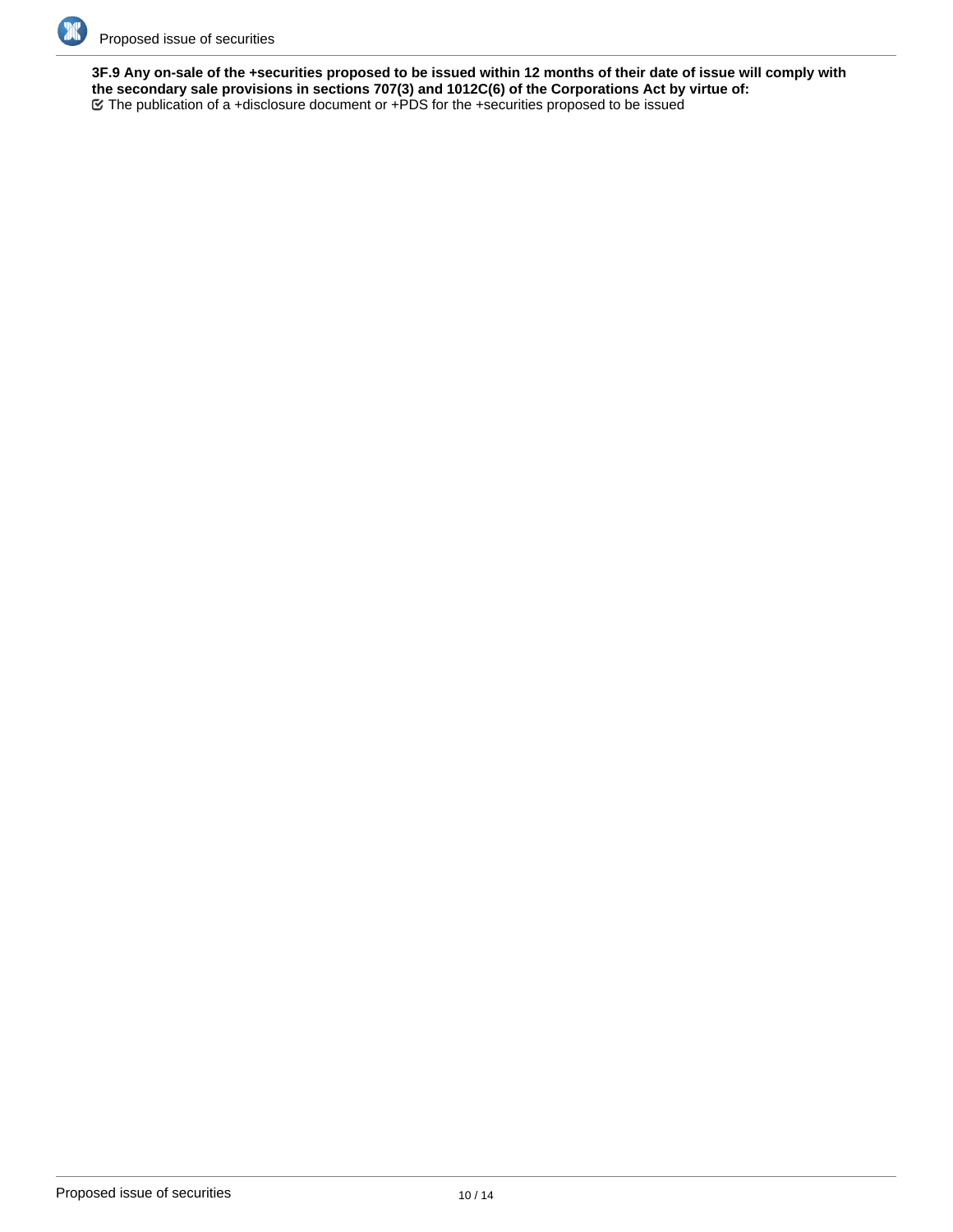

Part 7 - Details of proposed placement or other issue

Part 7A - Conditions

**7A.1 Do any external approvals need to be obtained or other conditions satisfied before the placement or other type of issue can proceed on an unconditional basis?** No

Part 7B - Issue details

**Is the proposed security a 'New class' (+securities in a class that is not yet quoted or recorded by ASX) or an 'Existing class' (additional securities in a class that is already quoted or recorded by ASX)?**  $E$  New class

**Will the proposed issue of this +security include an offer of attaching +securities?** No

Details of +securities proposed to be issued

**ISIN Code (if Issuer is a foreign company and +securities are non CDIs)**

| Have you received confirmation from Will the entity be seeking quotation<br>ASX that the terms of the proposed | of the 'new' class of +securities on |
|----------------------------------------------------------------------------------------------------------------|--------------------------------------|
| +securities are appropriate and                                                                                | ASX?                                 |
| equitable under listing rule 6.1?                                                                              | <b>K</b> Yes                         |
| C⁄No                                                                                                           |                                      |

| ASX +security code             | +Security description                                                  |  |
|--------------------------------|------------------------------------------------------------------------|--|
| New class-code to be confirmed | Listed Options exercisable at \$0.02 and expiring two years from issue |  |

## **+Security type**

**Options** 

#### **Number of +securities proposed to be issued**

24,095,077

## **Offer price details**

**Are the +securities proposed to be issued being issued for a cash consideration?** No

**Please describe the consideration being provided for the +securities**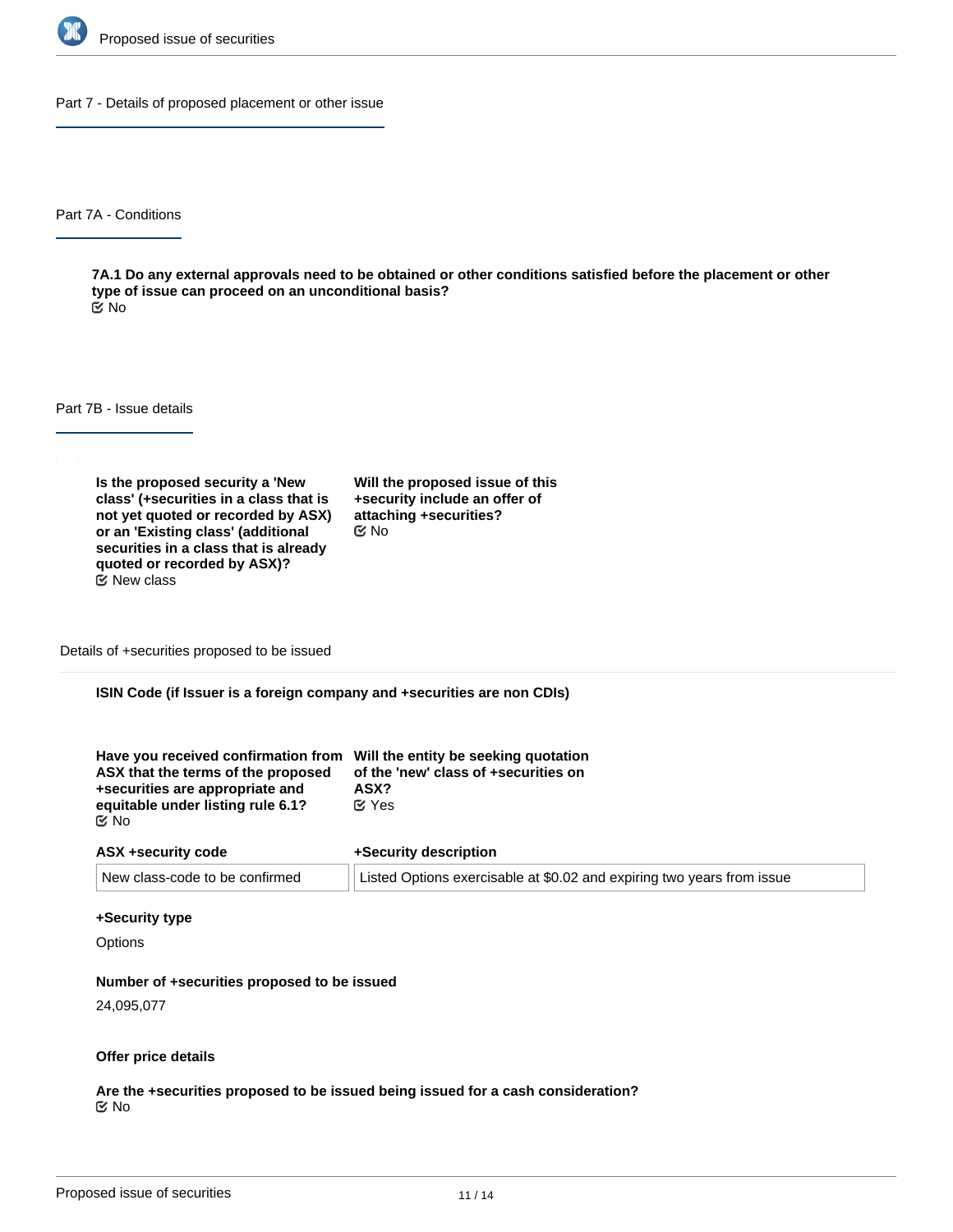

## **Please describe the consideration being provided for the +securities**

Part consideration to Mahe Capital Pty Ltd for the management and underwriting of the Rights Issue announced to ASX on 26 April 2022.

## **Please provide an estimate of the AUD equivalent of the consideration being provided for the +securities**

0.006100

**Will all the +securities issued in this class rank equally in all respects from their issue date?** Yes

Options details

**+Security currency** AUD - Australian Dollar **Exercise price** AUD 0.0200 **Expiry date** 26/5/2024 **Details of the type of +security that will be issued if the option is exercised** IPT : ORDINARY FULLY PAID **Number of securities that will be issued if the option is exercised**

24,095,077

**Please provide a URL link for a document lodged with ASX setting out the material terms of the +securities proposed to be issued or provide the information by separate announcement.**

Refer to Section 9.2 of the Prospectus dated 26 April 2022

Part 7C - Timetable

**7C.1 Proposed +issue date** 27/5/2022

Part 7D - Listing Rule requirements

**7D.1 Has the entity obtained, or is it obtaining, +security holder approval for the entire issue under listing rule 7.1?** No

**7D.1b Are any of the +securities proposed to be issued without +security holder approval using the entity's 15% placement capacity under listing rule 7.1?** Yes

**7D.1b ( i ) How many +securities are proposed to be issued without security holder approval using the entity's 15%**

**placement capacity under listing rule 7.1?**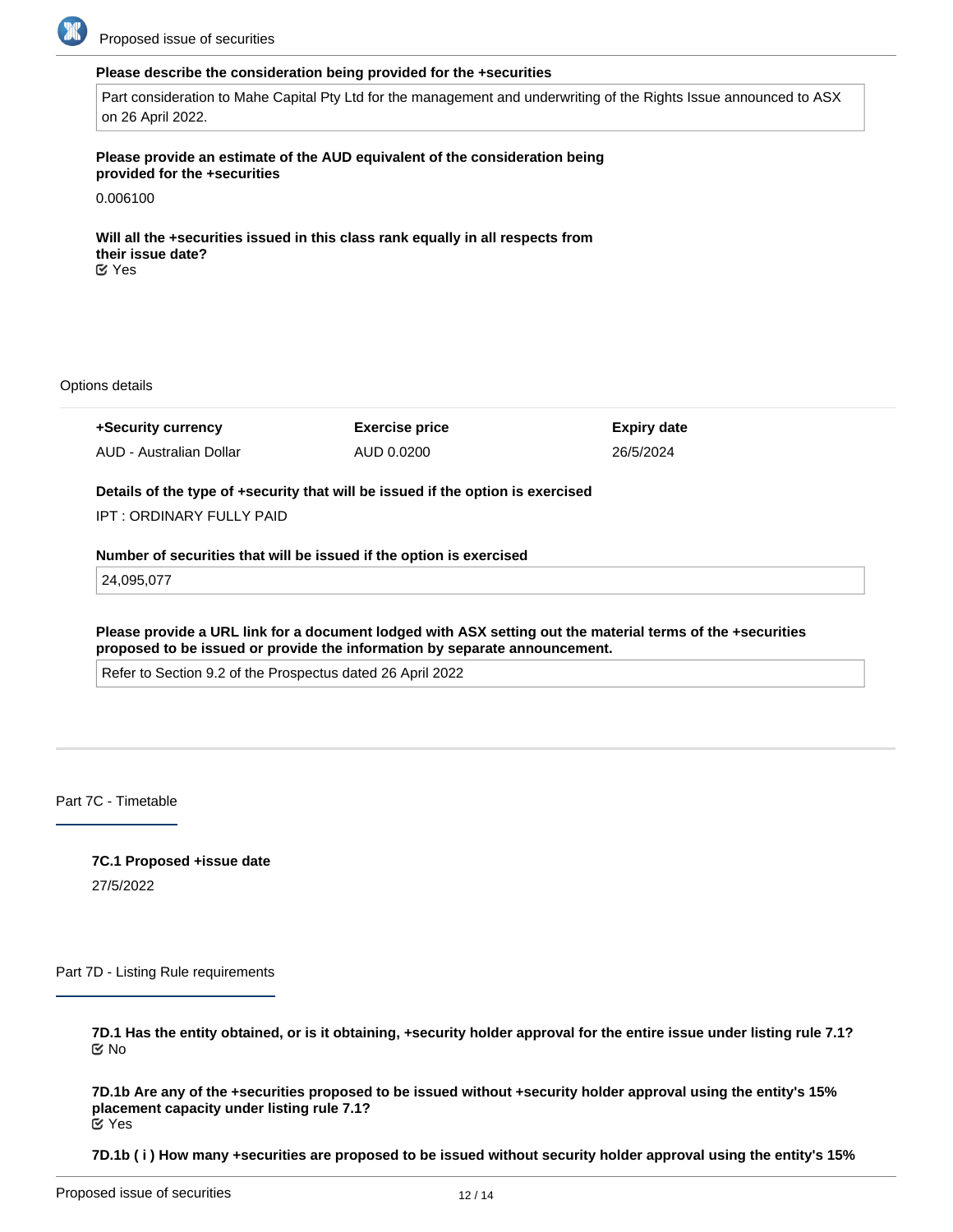

#### **placement capacity under listing rule 7.1?**

## 24,095,077

**7D.1c Are any of the +securities proposed to be issued without +security holder approval using the entity's additional 10% placement capacity under listing rule 7.1A (if applicable)?** No

**7D.2 Is a party referred to in listing rule 10.11 participating in the proposed issue?** No

**7D.3 Will any of the +securities to be issued be +restricted securities for the purposes of the listing rules?** No

**7D.4 Will any of the +securities to be issued be subject to +voluntary escrow?** No

Part 7E - Fees and expenses

**7E.1 Will there be a lead manager or broker to the proposed issue?** No

**7E.2 Is the proposed issue to be underwritten?** No

#### **7E.4 Details of any other material fees or costs to be incurred by the entity in connection with the proposed issue**

The options will be valued for accounting purposes on the day of issue. An indicative estimate of the valuation has been derived using the Black Scholes valuation methodology which amounts to \$0.0061 per option.

Part 7F - Further Information

## **7F.01 The purpose(s) for which the entity is issuing the securities**

Part consideration to Mahe Capital Pty Ltd for the management and underwriting of the Rights Issue announced to ASX on 26 April 2022.

**7F.1 Will the entity be changing its dividend/distribution policy if the proposed issue proceeds?** No

# **7F.2 Any other information the entity wishes to provide about the proposed issue**

N/A

**7F.3 Any on-sale of the +securities proposed to be issued within 12 months of their date of issue will comply with the secondary sale provisions in sections 707(3) and 1012C(6) of the Corporations Act by virtue of:** The publication of a +disclosure document or +PDS involving the same class of securities as the +securities proposed to be issued that meets the requirements of section 708A(11) or 1012DA(11)